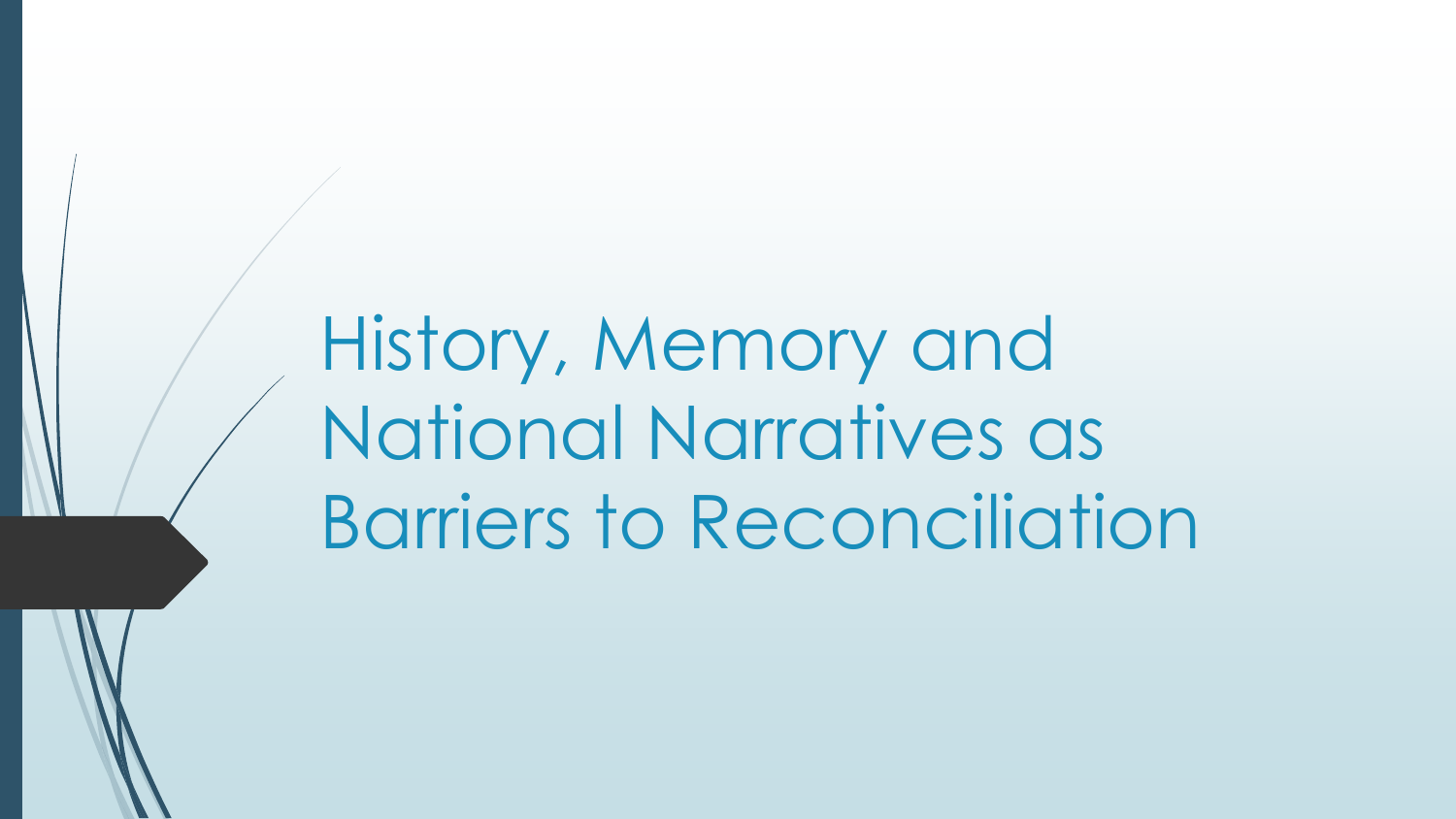#### **Introduction**

- Previous research on the Israeli-Palestinian conflict got me interested in the role of National Narratives in conflict---- in that work I looked at how those narratives both cause conflict and prevent resolution.
- This paper is part of a larger project looking at how those National Narratives can prevent reconciliation.
- Focus is on post-conflict states--- look at how the memories of the conflict, which get incorporated into a National Narrative, can be a barrier to reconciliation.
- These Memories and National Narratives are found in the textbooks, particularly the history textbooks, so in this paper I examine Philippine history textbooks' treatment of the Filipino Muslims and the conflict in Mindanao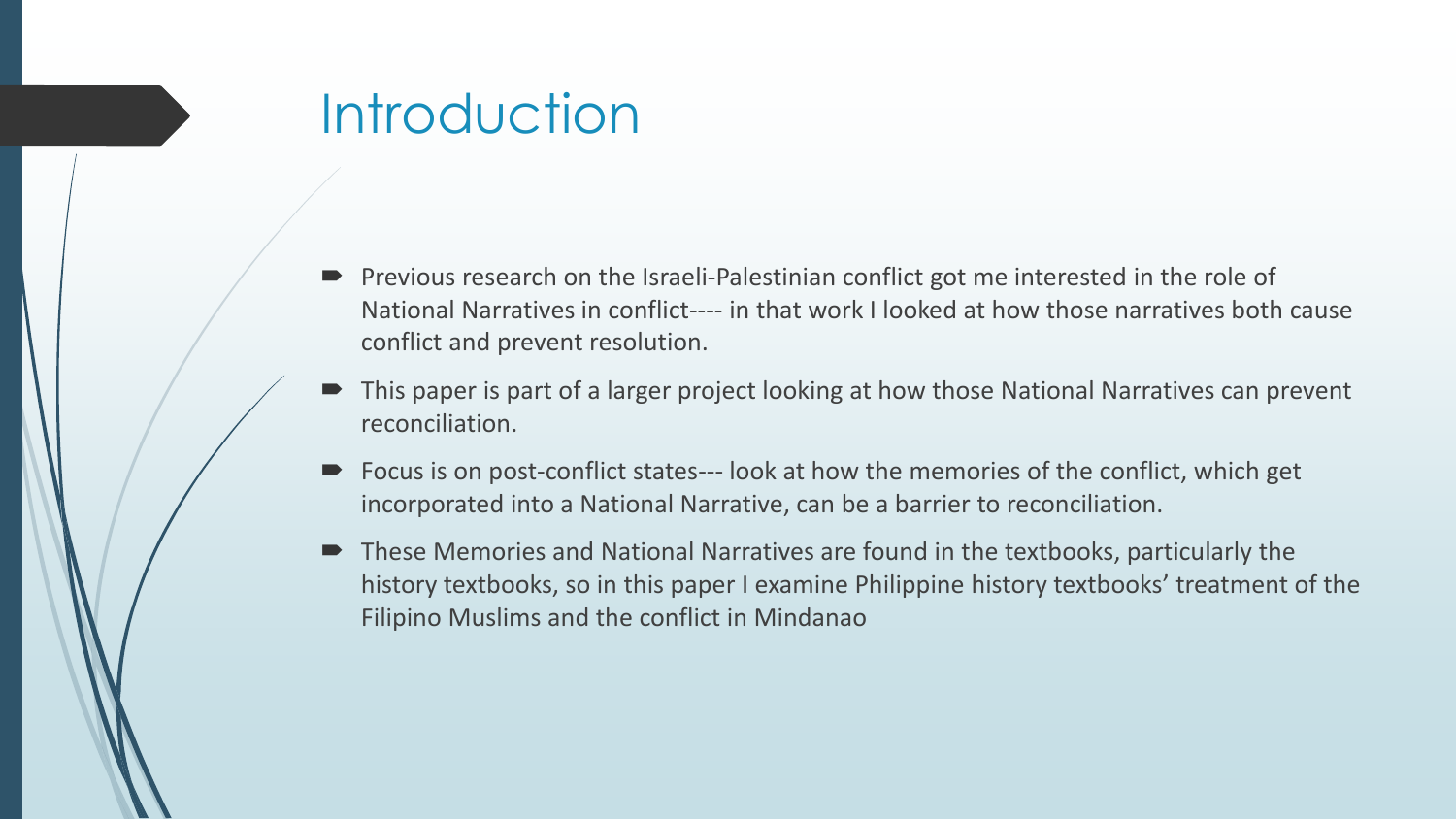### **Reconciliation**

- Rebuilding of a relationship that had broken down.
- Fuzzy concept, "re" of reconciliation not always accurate as the 2 adversaries might not have had a relationship before the conflict.
- Various components to reconciliation but argue key component is "acknowledging and dealing with the past"
- Reconciliation will require a reassessment of the Other, as well as of oneself and one's role in the conflict
- Reconciliation won't mean everyone agrees on a single narrative about the conflict, but that they will be at least willing to hear other stories or memories about the conflict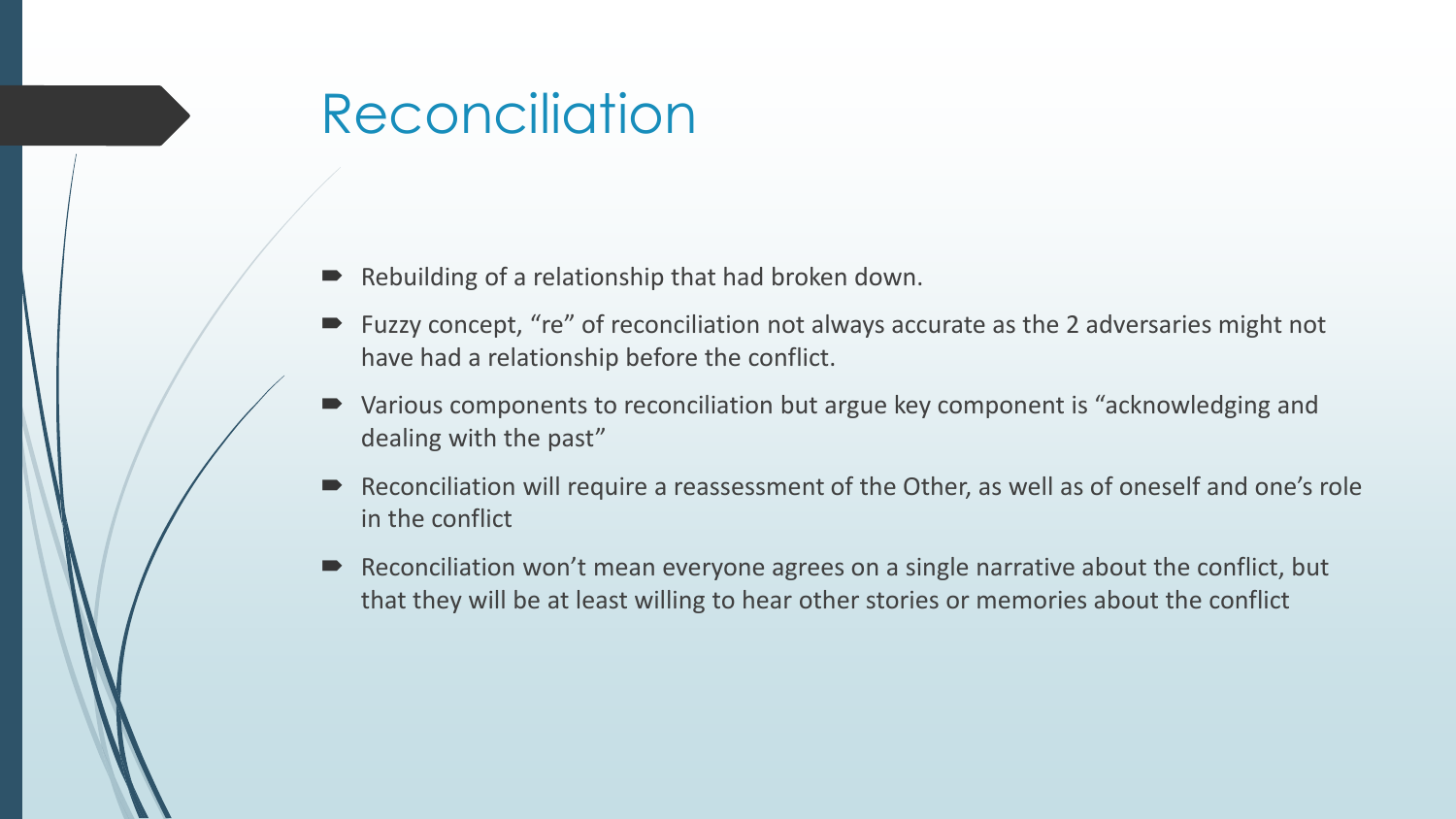# Memories of the conflict--- individual and societal memories

- In order to integrate these memories into a national narrative, some memories are forgotten, some are sanitized, and some go unspoken.
- Amnesia in post-conflict state: The state weaves the different memories into a national narrative, selectively choosing which memories to highlight and which to exclude
- Amnesia can be coerced---- state forces the people to forget certain memories by leaving them out of the national narrative, but amnesia can also be chosen as a way to keep the peace after the fighting ends.
- Problem with amnesia--- privileges the memories of the dominant group at the expense of "the other"—heightens the other's sense of marginalization and "otherness," preventing reconciliation, it also prevents any closure.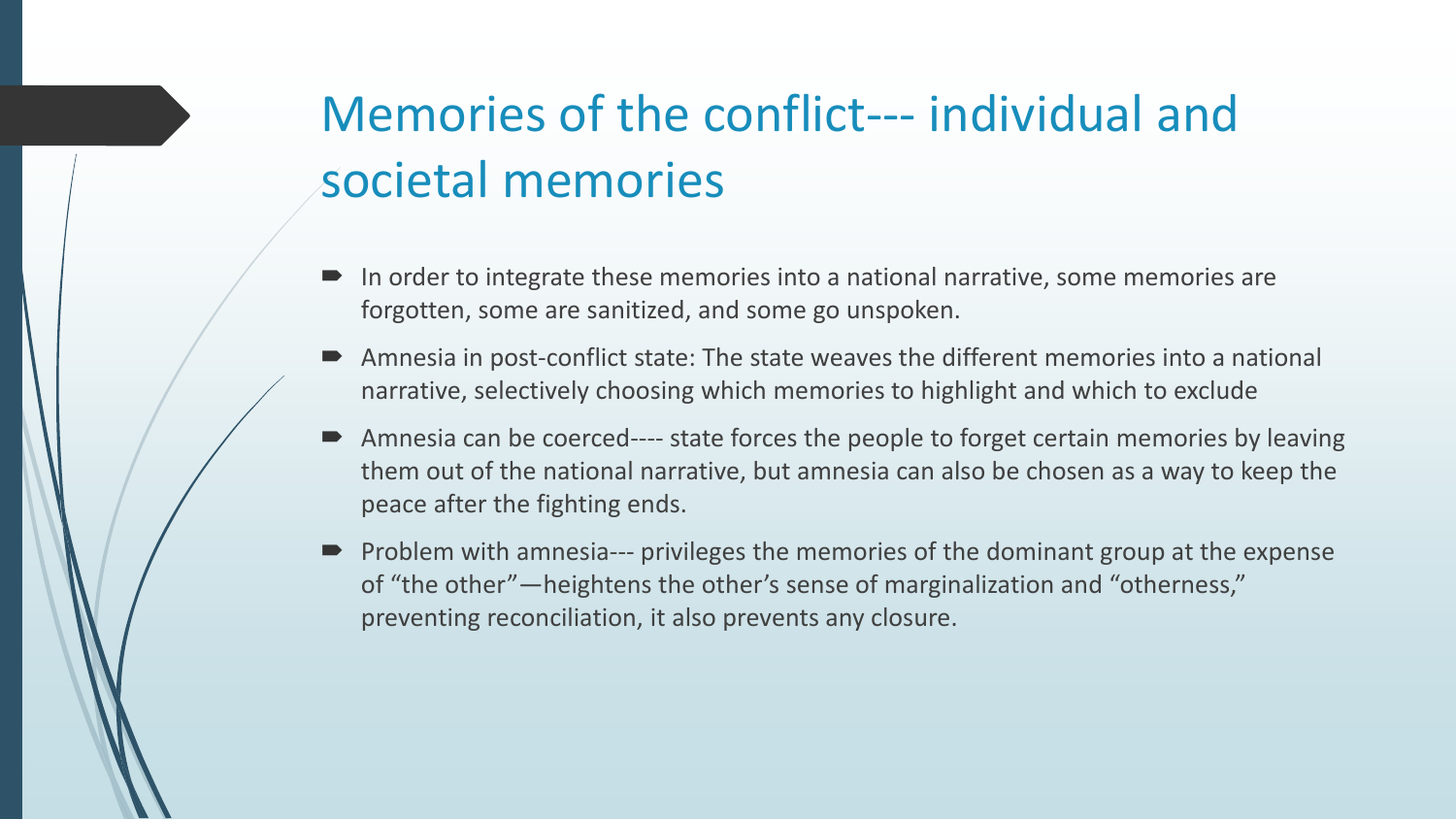# Memories of the conflict--- individual and societal memories, Cont.

- Memories are also sanitized--- Quote from Nietzsche :
	- "I did this' my memory tells me, `I cannot have done this,' says my pride and remains inexorable. In the end--- memory yields."
	- $\blacksquare$  Rather than acknowledge the past, it is cleaned up to make it more palatable.
	- Final group of memories go unspoken--- memories that don't fit with the national narrative, they are the "inconvenient truths" which call into question the accepted story about the past.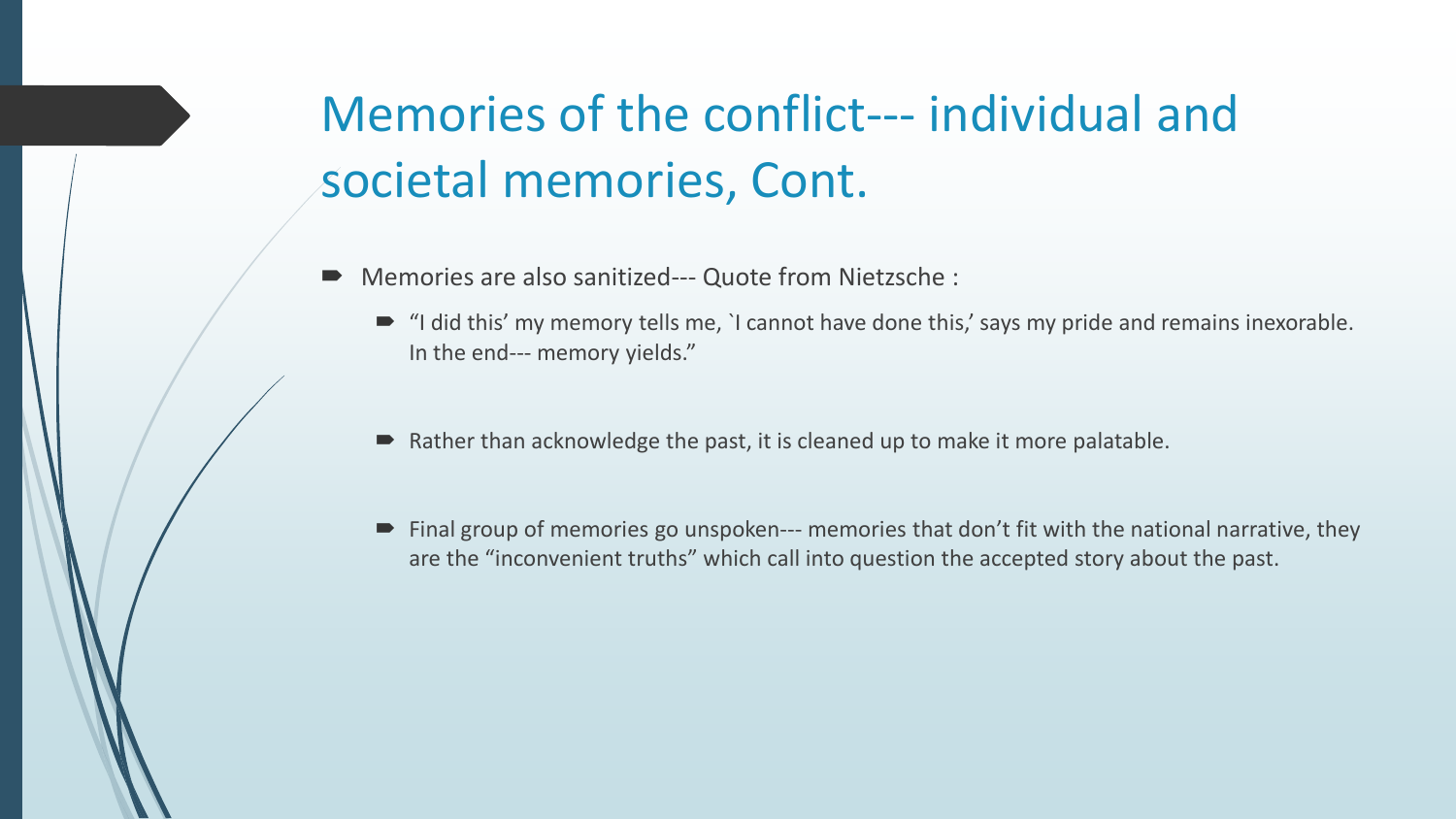# Transcending the Past?

■ Past can be used to perpetuate the status quo, but the more "promising, more productive way of looking at the past or relating to it, involves *overcoming* or *transcending* the past; it involves looking at the past from the perspective of a liberating and redeeming vision of a different future."

Look at History textbooks to see whether transcend the past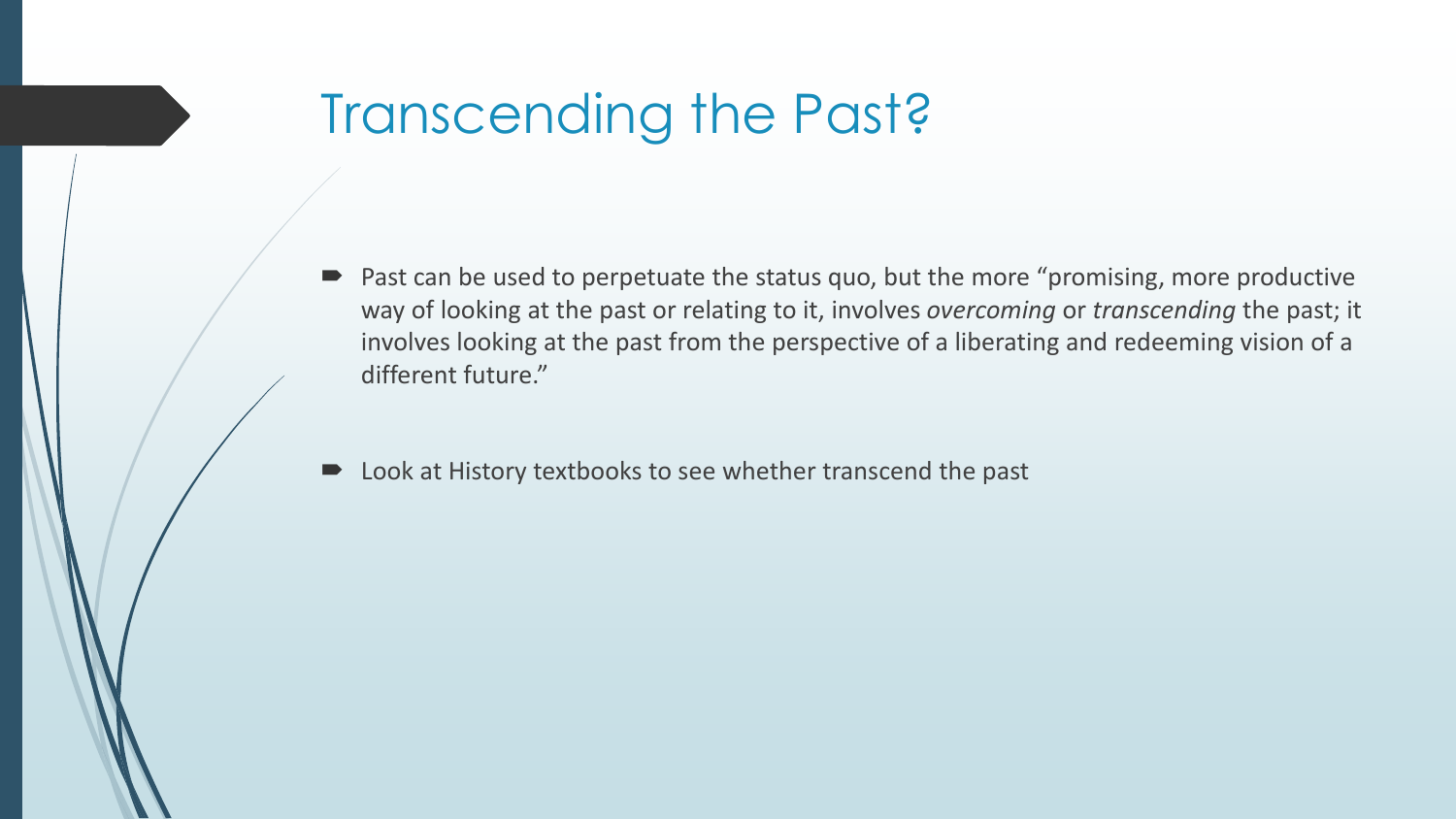# Goals of History textbooks in post-conflict states

- Goal is to explain why the conflict happened and deliver a new narrative that consolidates the rifts of past and strengthens cohesion
- Could say there are 2 aims in writing about the in-group's past: create a sense of belonging and unity b) teach students to be critical about the past transgressions by the in-group so they can manage the present---- I'm arguing textbooks do  $1<sup>st</sup>$  but not  $2<sup>nd</sup>$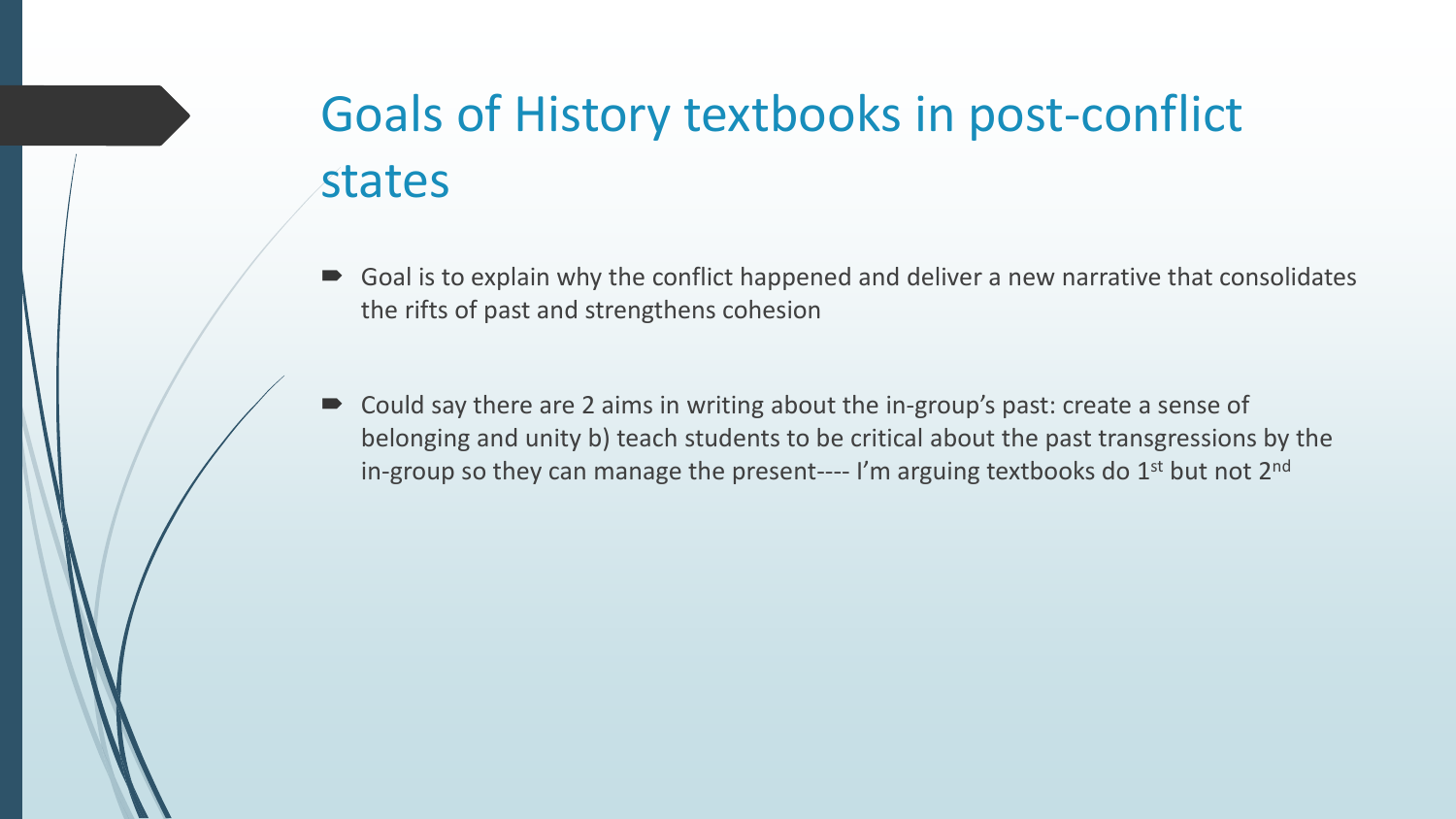#### Textbook Analysis

- Study of Bosnian textbooks found 4 trends: vilification, exclusion, amnesia, and conciliation
	- Except for conciliation, in the other 3 the other is blamed for the conflict, and his/her memories are excised from the narrative
	- My hypotheses:
		- *Hypothesis One:* How the conflict "ends" will have a big impact on how the history is written, and thereby on the prospects for reconciliation
		- *Hypothesis Two*: An asymmetry of power between the in-group and out-group will also have a big impact on how the history is written, and thereby on the prospects for reconciliation. Where there is a wider gap in power between the two sides, the more powerful side will be less willing to include their weaker adversary's memories and stories in the national narrative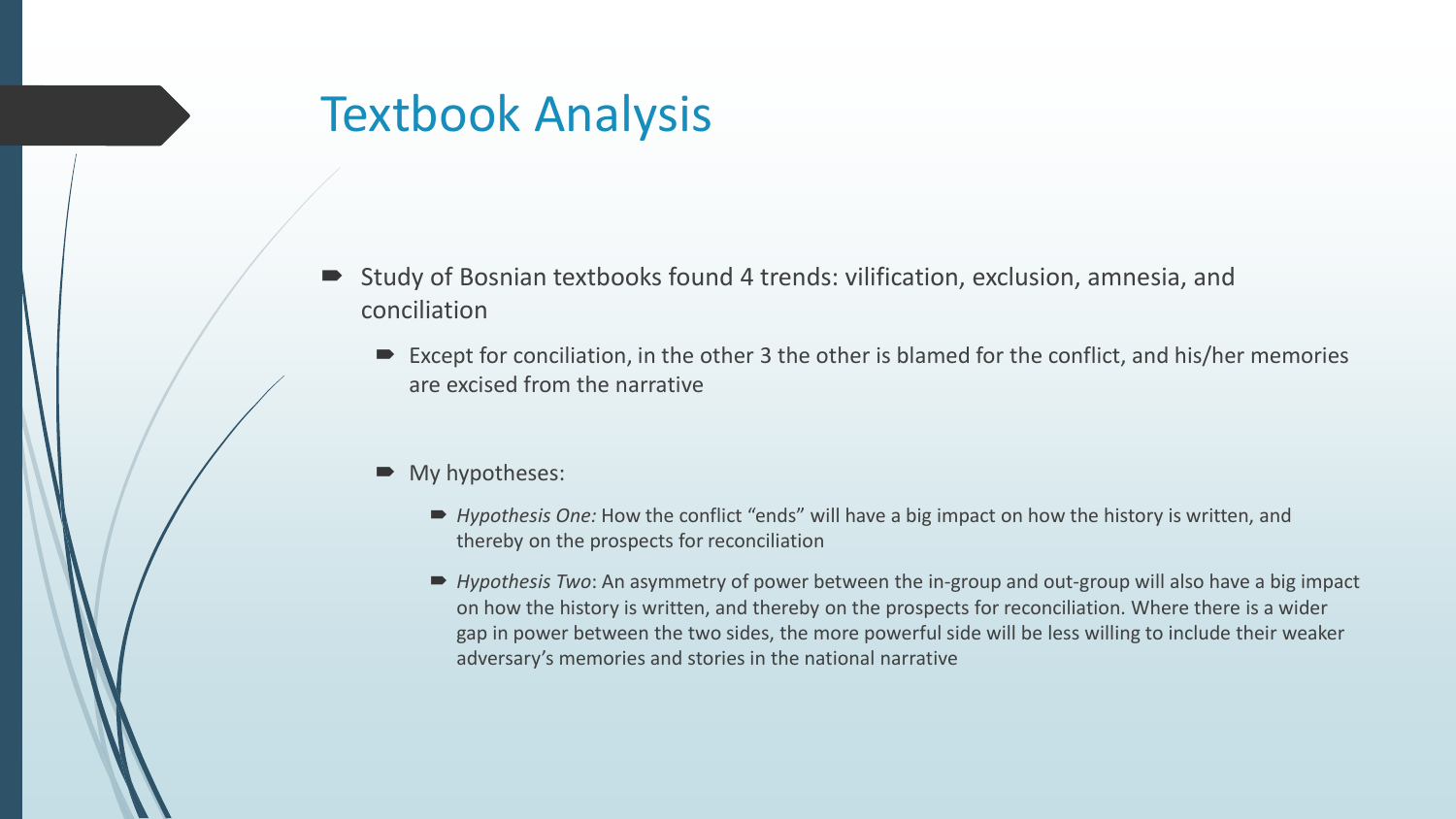| <b>EQUAL DISTRIBUTION OF</b><br><b>POWER</b> | <b>UNEQUAL DISTRIBUTION OF</b><br><b>POWER</b> |  |
|----------------------------------------------|------------------------------------------------|--|
| Ireland<br>NEGOTIATEED<br>END OF<br>CONFLICT | Philippines                                    |  |
| <b>Bosnia</b><br>IMPOSED END OF<br>CONFLICT  | Rwanda                                         |  |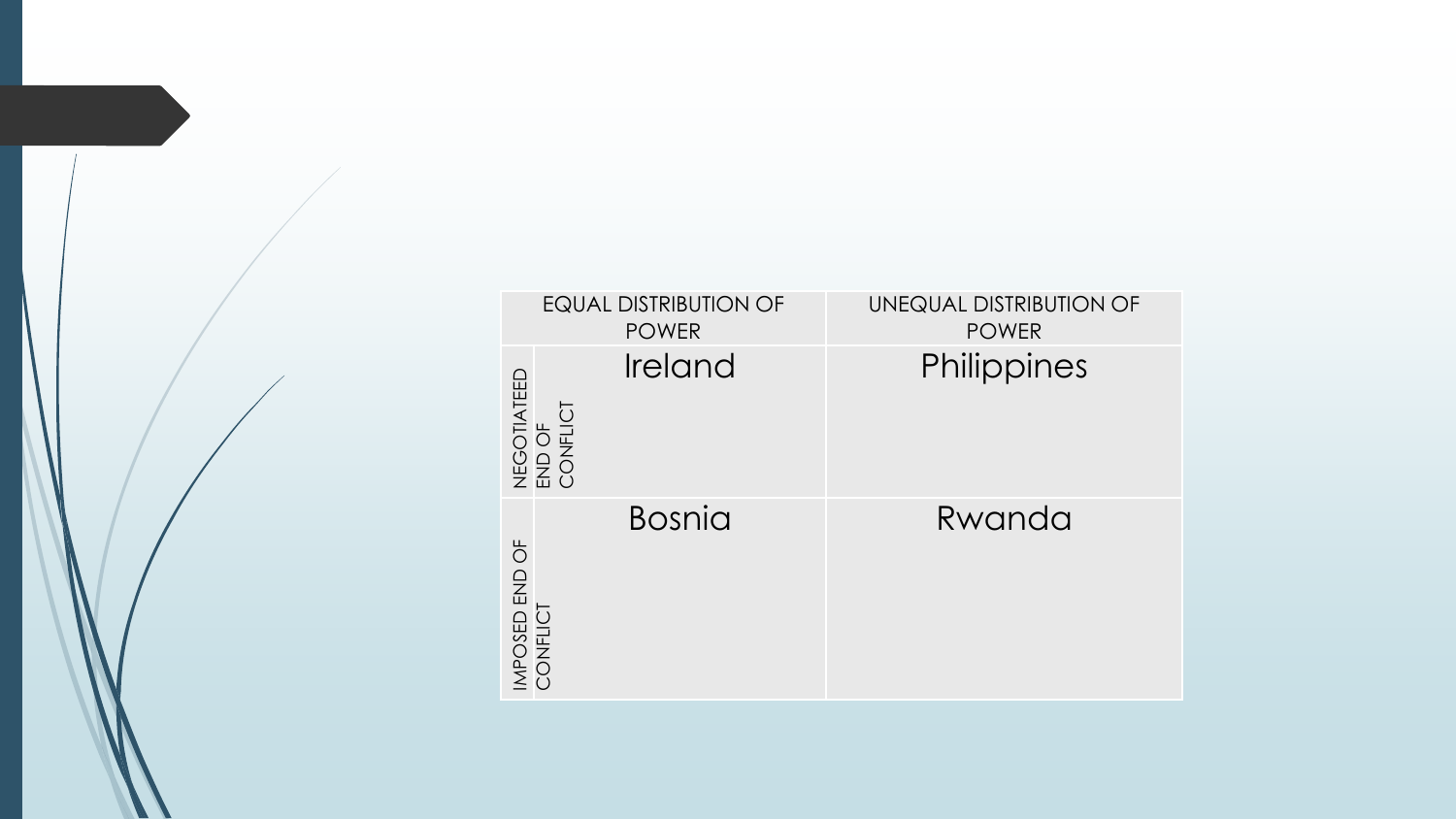| <b>INDICATOR</b>                | 1:LOW                                                                                                                  | 2: MEDIUM                                                                                                                                   | 3: HIGH                                                                                                                           |
|---------------------------------|------------------------------------------------------------------------------------------------------------------------|---------------------------------------------------------------------------------------------------------------------------------------------|-----------------------------------------------------------------------------------------------------------------------------------|
| <b>HISTORICAL MEMORY</b>        | Little or no effort to examine<br>"inconvenient truths," manuscript<br>omits or sanitizes the history.                 | Some effort to examine<br>"inconvenient truths," manuscript<br>includes some but not other<br>aspects of the history.                       | Manuscript includes<br>"inconvenient truths" and does<br>not attempt to censor or sanitize<br>the past.                           |
| <b>TREATMENT OF THE "OTHER"</b> | "The Other" is depicted<br>negatively or stereotypically,<br>blamed for conflict                                       | Mixed representation of "The<br>Other" with some negativity and<br>stereotyping but also some effort<br>to present in a more positive light | "The Other" is presented<br>positively, without the use of<br>stereotypes and is not blamed for<br>the conflict.                  |
| <b>TREATMENT OF SELF</b>        | Little or no effort to acknowledge<br>own role in the conflict, and own<br>side always presented in positive<br>light. | Some willingness to recognize<br>own role in the conflict and to<br>examine negative actions in past                                        | Effort to reassess own role in the<br>origins of the conflict and to<br>examine past actions that<br>contributed to the conflict. |
| <b>MULTIPLE NARRATIVES</b>      | Single narrative used to tell story                                                                                    | Some effort to include alternative<br>narrative but it is minimal and<br>inconsistent throughout<br>manuscript.                             | Manuscript makes use of multiple<br>narratives to tell the story                                                                  |
| <b>EQUAL TREATMENT</b>          | Sections on "The Other" are rare<br>or non-existent                                                                    | Sections on "The Other" are<br>found throughout the text but<br>tend to be shorter and given less<br>emphasis                               | "The Other" figures prominently<br>throughout the text and is given<br>equal treatment and<br>significance.                       |
| <b>USAGE OF THE PAST</b>        | No effort made to use the past to<br>explain the present or try to<br>change future                                    | Some effort made to use the past<br>to explain the present or try to<br>change future                                                       | Manuscript uses the past to try to<br>explain the present and<br>potentially change the future.                                   |
| Total $(X/18)$                  |                                                                                                                        |                                                                                                                                             |                                                                                                                                   |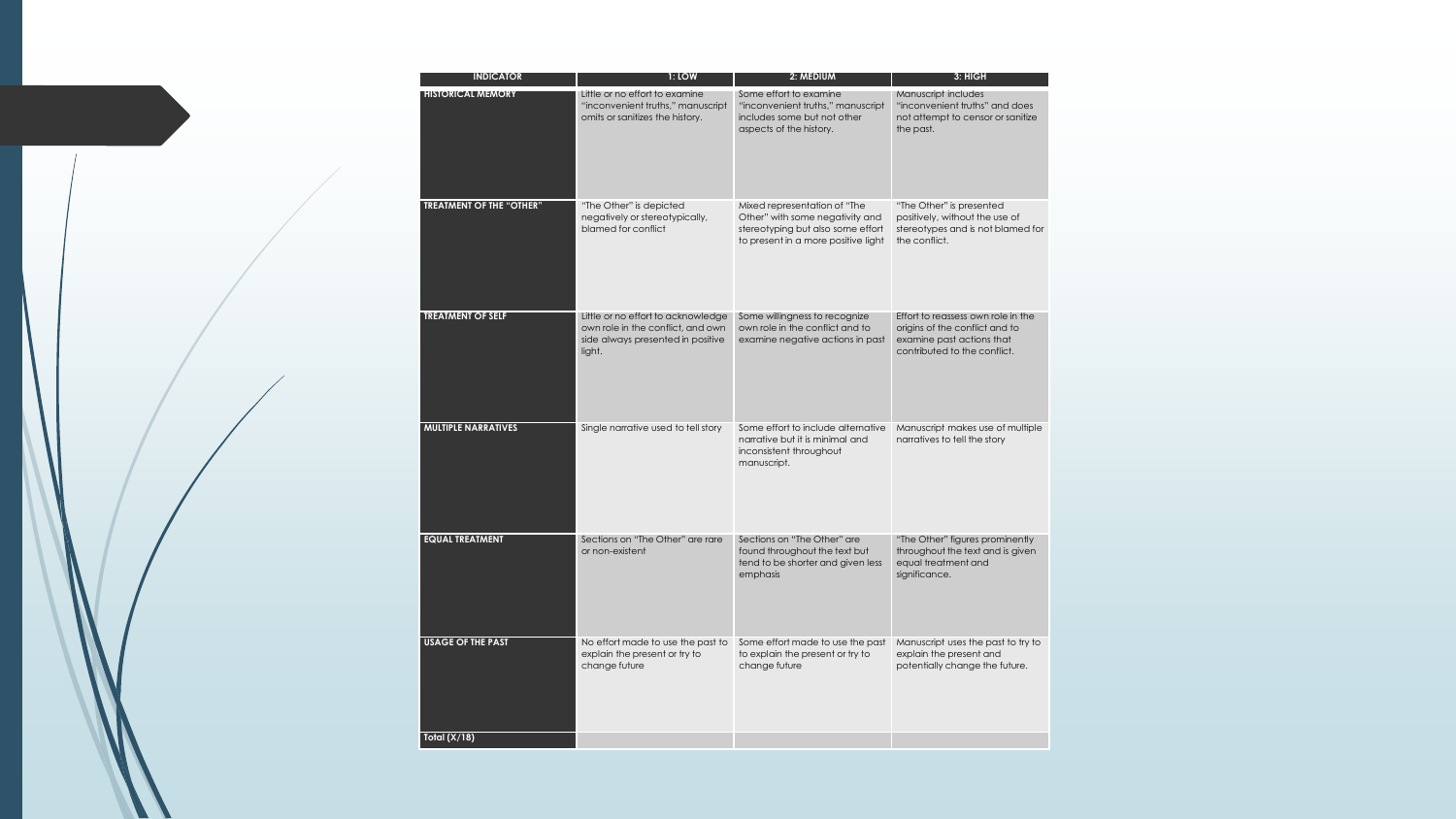## Philippine Case Study

- *Analyzed 4 Filipino textbooks (treat as 3 since 2 were by same authors and were part of same series. Two texts treated as one outlier)*
- *Findings:*
	- Historical Memory---- Two of the texts ignored "inconvenient truths." Never question the past record. For example, in treatment of Spanish colonial rule in the Philippines they discuss the union of Church and State but never consider what that meant for non-Christina Filipinos.
	- Treatment of the Other: Two of the texts were characterized by a lot of vilification, stereotyping, and ethnocentrism.
	- *Vilification*: one text discussed how attempts to make peace with the Muslims always failed because the Muslims "treated the agreements as mere scraps of paper."
	- *Ethnocentrism*: Could substitute the word Christian for Filipinos—authors write: "As Christians we believe…"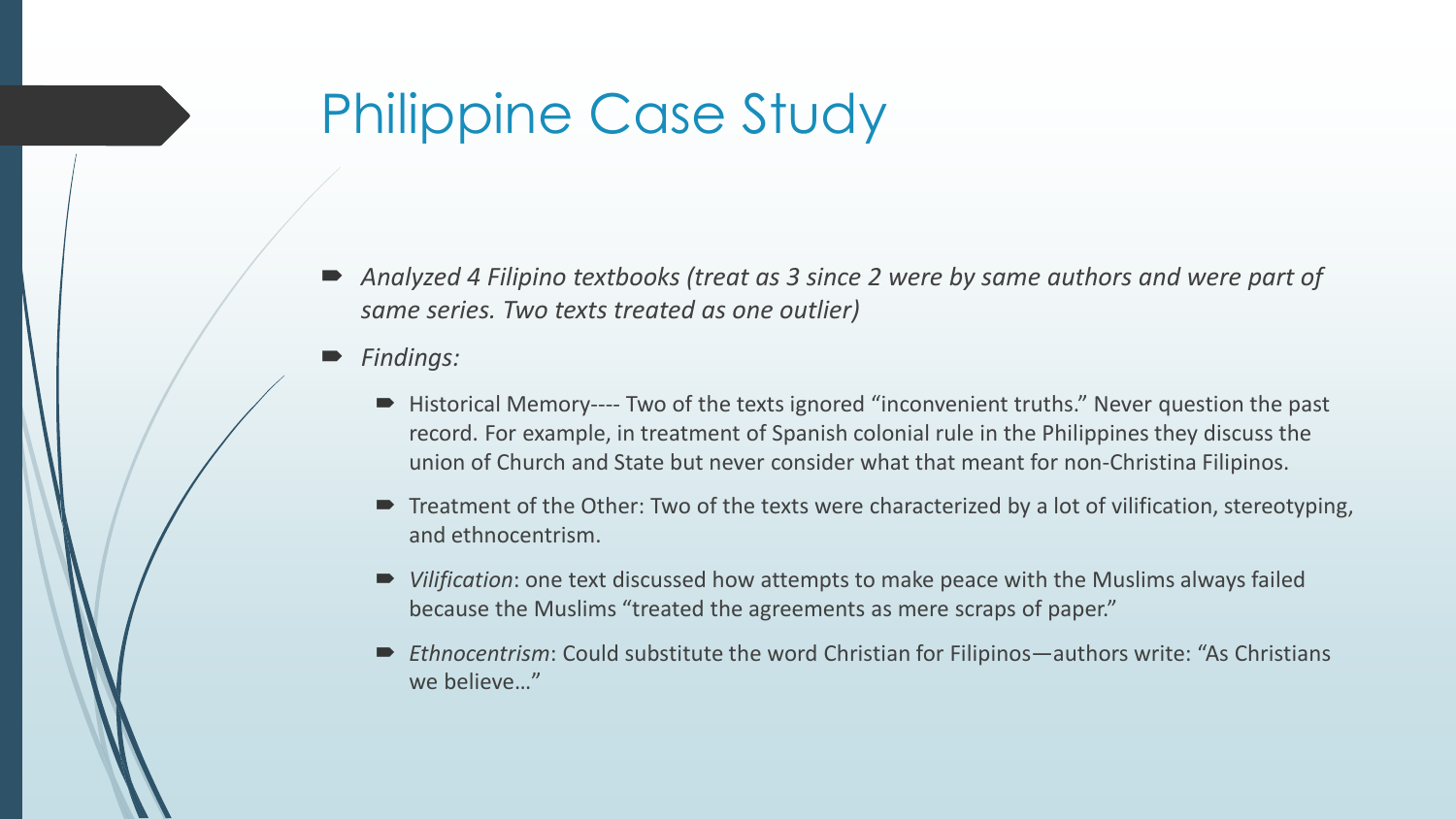### Philippine Case Study, Cont.

- Treatment of Self: Idealization, no effort to reassess the history or Christian Filipinos' role in the conflict
- Multiple Narratives: Christian and Filipinos interchangeable:
	- $\blacktriangleright$  "What makes the Philippines a unique nation, and its divine destiny to be a Christian missionary country for the end times, constitute the main themes of this college history textbook."
	- Equal Treatment: Mindanao and Muslim Filipinos as after-thought, very focused on Manila and surrounding provinces
	- Usage of the Past—no attempt to use past to gain greater understanding of the present, or to relate current events to past.